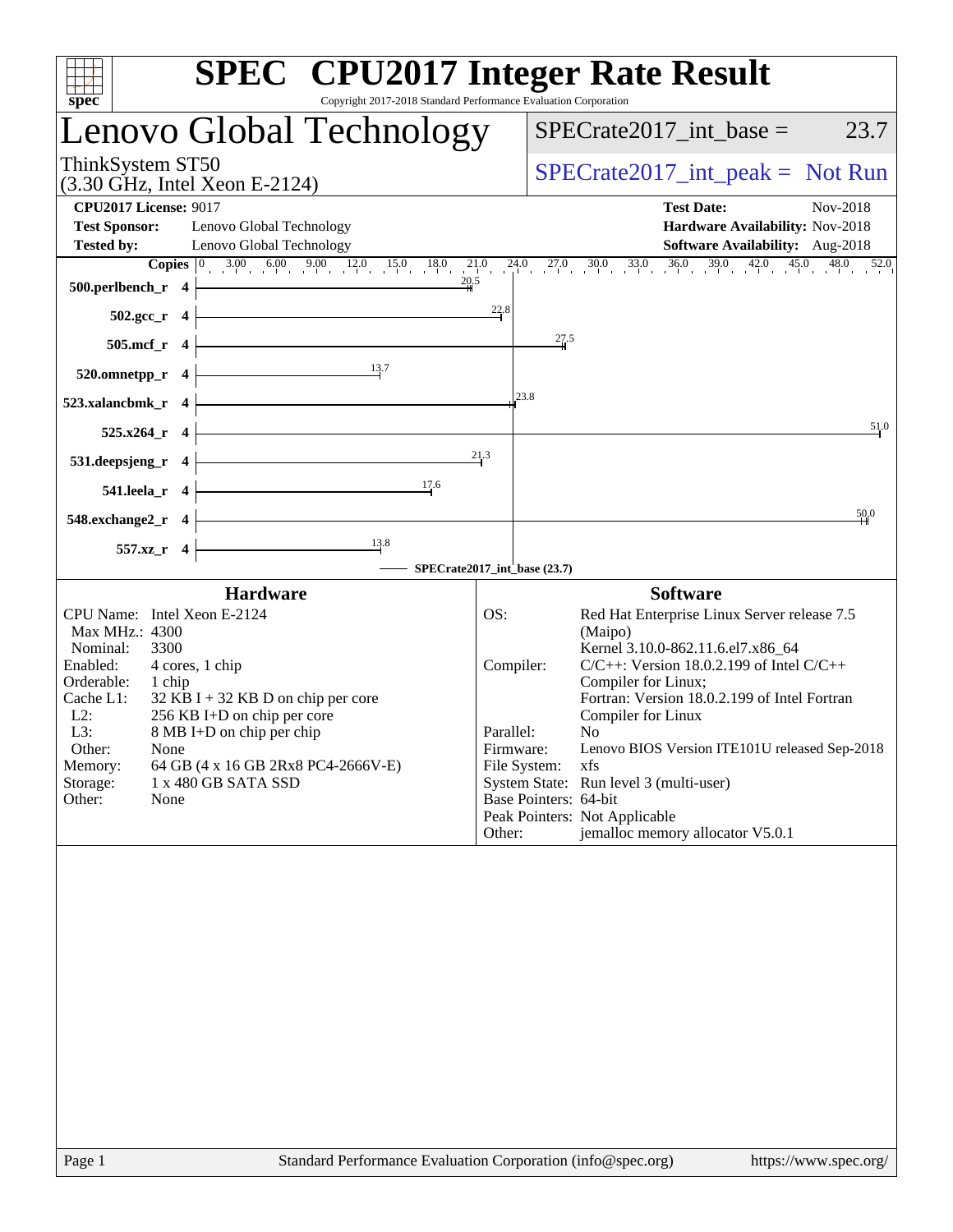

## Lenovo Global Technology

## $SPECTate2017\_int\_base = 23.7$

(3.30 GHz, Intel Xeon E-2124)

ThinkSystem ST50  $SPECrate2017$ \_int\_peak = Not Run

**[Test Sponsor:](http://www.spec.org/auto/cpu2017/Docs/result-fields.html#TestSponsor)** Lenovo Global Technology **[Hardware Availability:](http://www.spec.org/auto/cpu2017/Docs/result-fields.html#HardwareAvailability)** Nov-2018

**[CPU2017 License:](http://www.spec.org/auto/cpu2017/Docs/result-fields.html#CPU2017License)** 9017 **[Test Date:](http://www.spec.org/auto/cpu2017/Docs/result-fields.html#TestDate)** Nov-2018 **[Tested by:](http://www.spec.org/auto/cpu2017/Docs/result-fields.html#Testedby)** Lenovo Global Technology **[Software Availability:](http://www.spec.org/auto/cpu2017/Docs/result-fields.html#SoftwareAvailability)** Aug-2018

### **[Results Table](http://www.spec.org/auto/cpu2017/Docs/result-fields.html#ResultsTable)**

|                           |                |                |       | <b>Base</b>    |       |                |       | <b>Peak</b>   |                |              |                |              |                |              |
|---------------------------|----------------|----------------|-------|----------------|-------|----------------|-------|---------------|----------------|--------------|----------------|--------------|----------------|--------------|
| <b>Benchmark</b>          | <b>Copies</b>  | <b>Seconds</b> | Ratio | <b>Seconds</b> | Ratio | <b>Seconds</b> | Ratio | <b>Copies</b> | <b>Seconds</b> | <b>Ratio</b> | <b>Seconds</b> | <b>Ratio</b> | <b>Seconds</b> | <b>Ratio</b> |
| 500.perlbench_r           | 4              | 314            | 20.3  | 311            | 20.5  | 310            | 20.6  |               |                |              |                |              |                |              |
| $502.\text{gcc\_r}$       | 4              | 249            | 22.8  | 249            | 22.8  | 249            | 22.8  |               |                |              |                |              |                |              |
| 505.mcf r                 | $\overline{4}$ | 235            | 27.6  | 236            | 27.3  | 235            | 27.5  |               |                |              |                |              |                |              |
| 520.omnetpp_r             | 4              | 382            | 13.7  | 382            | 13.7  | 382            | 13.7  |               |                |              |                |              |                |              |
| 523.xalancbmk_r           | $\overline{4}$ | 180            | 23.4  | 177            | 23.8  | 178            | 23.8  |               |                |              |                |              |                |              |
| 525.x264 r                | $\overline{4}$ | 137            | 51.0  | 137            | 51.1  | 137            | 51.0  |               |                |              |                |              |                |              |
| 531.deepsjeng_r           | 4              | 215            | 21.3  | 215            | 21.3  | 216            | 21.3  |               |                |              |                |              |                |              |
| 541.leela r               | $\overline{4}$ | 377            | 17.6  | 378            | 17.5  | 377            | 17.6  |               |                |              |                |              |                |              |
| 548.exchange2_r           | 4              | 210            | 50.0  | 209            | 50.1  | 211            | 49.7  |               |                |              |                |              |                |              |
| $557.xz$ _r               | 4              | 313            | 13.8  | 313            | 13.8  | 313            | 13.8  |               |                |              |                |              |                |              |
| $SPECrate2017$ int base = | 23.7           |                |       |                |       |                |       |               |                |              |                |              |                |              |
| $SPECrate2017$ int peak = | <b>Not Run</b> |                |       |                |       |                |       |               |                |              |                |              |                |              |

Results appear in the [order in which they were run](http://www.spec.org/auto/cpu2017/Docs/result-fields.html#RunOrder). Bold underlined text [indicates a median measurement](http://www.spec.org/auto/cpu2017/Docs/result-fields.html#Median).

### **[Submit Notes](http://www.spec.org/auto/cpu2017/Docs/result-fields.html#SubmitNotes)**

 The taskset mechanism was used to bind copies to processors. The config file option 'submit' was used to generate taskset commands to bind each copy to a specific processor. For details, please see the config file.

### **[Operating System Notes](http://www.spec.org/auto/cpu2017/Docs/result-fields.html#OperatingSystemNotes)**

Stack size set to unlimited using "ulimit -s unlimited"

### **[General Notes](http://www.spec.org/auto/cpu2017/Docs/result-fields.html#GeneralNotes)**

Environment variables set by runcpu before the start of the run: LD\_LIBRARY\_PATH = "/home/cpu2017-1.0.5-ic18.0u2/lib/ia32:/home/cpu2017-1.0.5-ic18.0u2/lib/intel64" LD\_LIBRARY\_PATH = "\$LD\_LIBRARY\_PATH:/home/cpu2017-1.0.5-ic18.0u2/je5.0.1-32:/home/cpu2017-1.0.5-ic18.0u2/je5.0.1-64" Binaries compiled on a system with 1x Intel Core i7-6700K CPU + 32GB RAM memory using Redhat Enterprise Linux 7.5 Transparent Huge Pages enabled by default Prior to runcpu invocation Filesystem page cache synced and cleared with: sync; echo 3> /proc/sys/vm/drop\_caches Yes: The test sponsor attests, as of date of publication, that CVE-2017-5754 (Meltdown) is mitigated in the system as tested and documented. Yes: The test sponsor attests, as of date of publication, that CVE-2017-5753 (Spectre variant 1) is mitigated in the system as tested and documented. Yes: The test sponsor attests, as of date of publication, that CVE-2017-5715 (Spectre variant 2) is mitigated in the system as tested and documented.

**(Continued on next page)**

| Page 2<br>Standard Performance Evaluation Corporation (info@spec.org)<br>https://www.spec.org/ |
|------------------------------------------------------------------------------------------------|
|------------------------------------------------------------------------------------------------|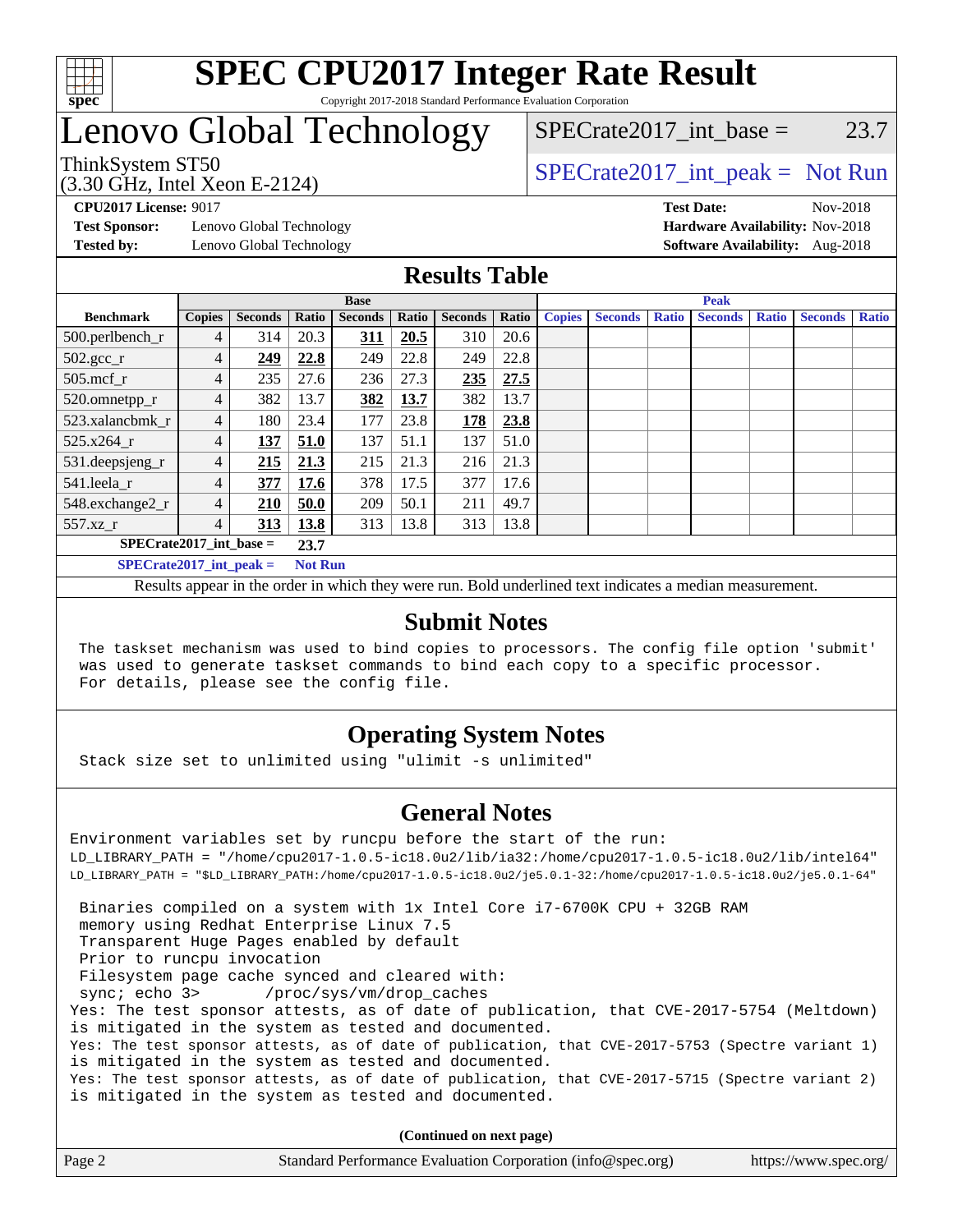

# **[SPEC CPU2017 Integer Rate Result](http://www.spec.org/auto/cpu2017/Docs/result-fields.html#SPECCPU2017IntegerRateResult)**

Copyright 2017-2018 Standard Performance Evaluation Corporation

## Lenovo Global Technology

ThinkSystem ST50  $SPECrate2017$ \_int\_peak = Not Run

SPECrate  $2017$  int base = 23.7

(3.30 GHz, Intel Xeon E-2124)

**[CPU2017 License:](http://www.spec.org/auto/cpu2017/Docs/result-fields.html#CPU2017License)** 9017 **[Test Date:](http://www.spec.org/auto/cpu2017/Docs/result-fields.html#TestDate)** Nov-2018 **[Test Sponsor:](http://www.spec.org/auto/cpu2017/Docs/result-fields.html#TestSponsor)** Lenovo Global Technology **[Hardware Availability:](http://www.spec.org/auto/cpu2017/Docs/result-fields.html#HardwareAvailability)** Nov-2018 **[Tested by:](http://www.spec.org/auto/cpu2017/Docs/result-fields.html#Testedby)** Lenovo Global Technology **[Software Availability:](http://www.spec.org/auto/cpu2017/Docs/result-fields.html#SoftwareAvailability)** Aug-2018

Page 3 Standard Performance Evaluation Corporation [\(info@spec.org\)](mailto:info@spec.org) <https://www.spec.org/> **[General Notes \(Continued\)](http://www.spec.org/auto/cpu2017/Docs/result-fields.html#GeneralNotes)** jemalloc, a general purpose malloc implementation built with the RedHat Enterprise 7.5, and the system compiler gcc 4.8.5 sources available from jemalloc.net or <https://github.com/jemalloc/jemalloc/releases> **[Platform Notes](http://www.spec.org/auto/cpu2017/Docs/result-fields.html#PlatformNotes)** BIOS configuration: ICE Performance Mode set to 4HD Cooling Mode Sysinfo program /home/cpu2017-1.0.5-ic18.0u2/bin/sysinfo Rev: r5974 of 2018-05-19 9bcde8f2999c33d61f64985e45859ea9 running on st50 Thu Nov 22 18:19:31 2018 SUT (System Under Test) info as seen by some common utilities. For more information on this section, see <https://www.spec.org/cpu2017/Docs/config.html#sysinfo> From /proc/cpuinfo model name : Intel(R) Xeon(R) E-2124 CPU @ 3.30GHz 1 "physical id"s (chips) 4 "processors" cores, siblings (Caution: counting these is hw and system dependent. The following excerpts from /proc/cpuinfo might not be reliable. Use with caution.) cpu cores : 4 siblings : 4 physical 0: cores 0 1 2 3 From lscpu: Architecture: x86\_64 CPU op-mode(s): 32-bit, 64-bit Byte Order: Little Endian  $CPU(s):$  4 On-line CPU(s) list: 0-3 Thread(s) per core: 1 Core(s) per socket: 4 Socket(s): 1 NUMA node(s): 1 Vendor ID: GenuineIntel CPU family: 6 Model: 158 Model name: Intel(R) Xeon(R) E-2124 CPU @ 3.30GHz Stepping: 10 CPU MHz: 3899.816 CPU max MHz: 4300.0000 CPU min MHz: 800.0000 BogoMIPS: 6624.00 Virtualization: VT-x **(Continued on next page)**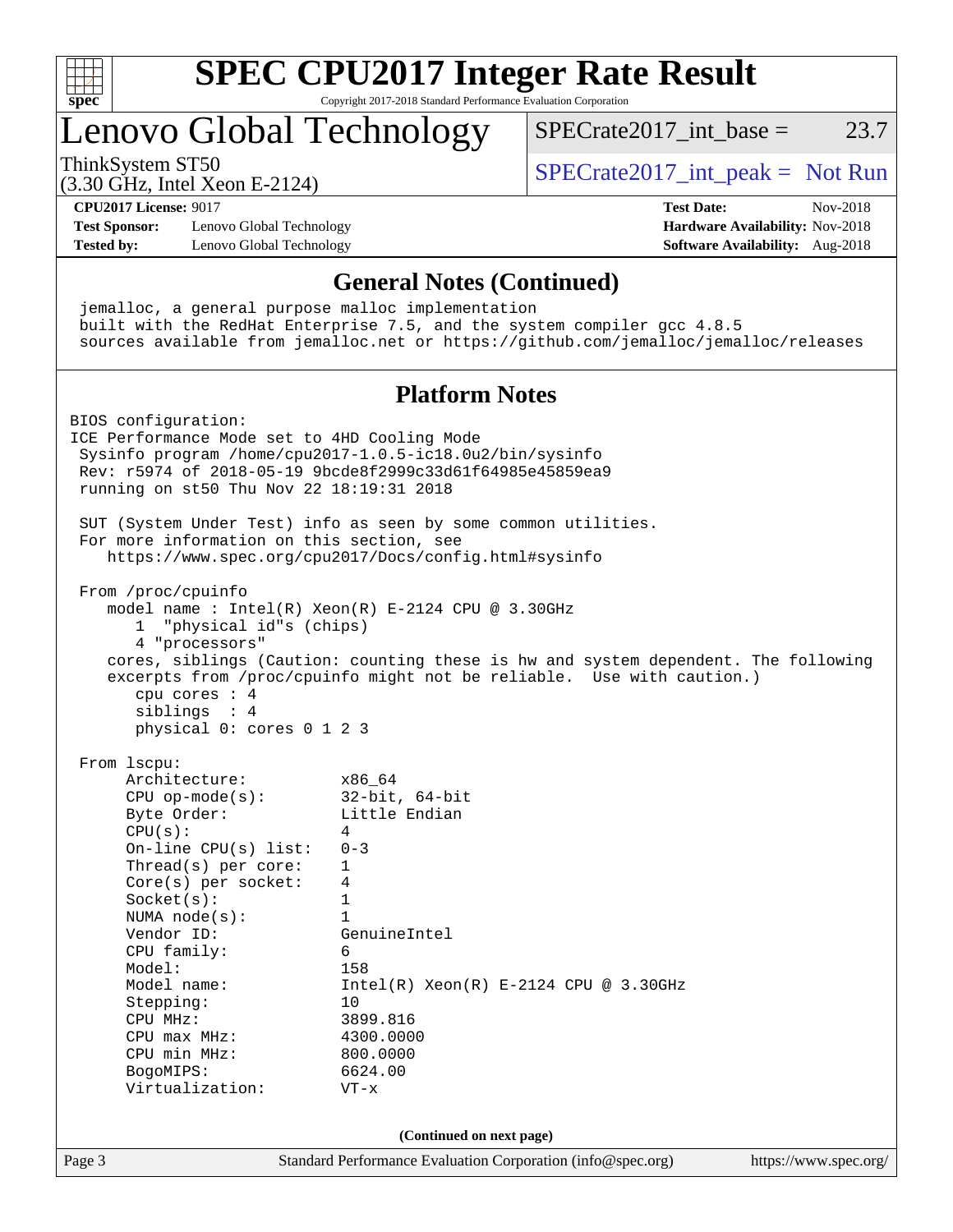

Lenovo Global Technology

ThinkSystem ST50  $SPECrate2017$ \_int\_peak = Not Run

**[Hardware Availability:](http://www.spec.org/auto/cpu2017/Docs/result-fields.html#HardwareAvailability)** Nov-2018 **[Software Availability:](http://www.spec.org/auto/cpu2017/Docs/result-fields.html#SoftwareAvailability)** Aug-2018

 $SPECTate2017\_int\_base = 23.7$ 

#### **[CPU2017 License:](http://www.spec.org/auto/cpu2017/Docs/result-fields.html#CPU2017License)** 9017 **[Test Date:](http://www.spec.org/auto/cpu2017/Docs/result-fields.html#TestDate)** Nov-2018

| <b>Test Sponsor:</b> | Lenovo Global Technology |
|----------------------|--------------------------|
| <b>Tested by:</b>    | Lenovo Global Technology |

(3.30 GHz, Intel Xeon E-2124)

#### **[Platform Notes \(Continued\)](http://www.spec.org/auto/cpu2017/Docs/result-fields.html#PlatformNotes)**

 L1d cache: 32K L1i cache: 32K L2 cache: 256K L3 cache: 8192K NUMA node0 CPU(s): 0-3 Flags: fpu vme de pse tsc msr pae mce cx8 apic sep mtrr pge mca cmov pat pse36 clflush dts acpi mmx fxsr sse sse2 ss ht tm pbe syscall nx pdpe1gb rdtscp lm constant\_tsc art arch\_perfmon pebs bts rep\_good nopl xtopology nonstop\_tsc aperfmperf eagerfpu pni pclmulqdq dtes64 monitor ds\_cpl vmx smx est tm2 ssse3 sdbg fma cx16 xtpr pdcm pcid sse4\_1 sse4\_2 x2apic movbe popcnt tsc\_deadline\_timer aes xsave avx f16c rdrand lahf\_lm abm 3dnowprefetch epb intel\_pt ssbd ibrs ibpb stibp tpr\_shadow vnmi flexpriority ept vpid fsgsbase tsc\_adjust bmi1 hle avx2 smep bmi2 erms invpcid rtm mpx rdseed adx smap clflushopt xsaveopt xsavec xgetbv1 dtherm ida arat pln pts hwp hwp\_notify hwp\_act\_window hwp\_epp spec\_ctrl intel\_stibp flush\_l1d /proc/cpuinfo cache data cache size : 8192 KB From numactl --hardware WARNING: a numactl 'node' might or might not correspond to a physical chip. available: 1 nodes (0) node 0 cpus: 0 1 2 3 node 0 size: 65412 MB node 0 free: 52694 MB node distances: node 0 0: 10 From /proc/meminfo MemTotal: 65850808 kB HugePages\_Total: 0 Hugepagesize: 2048 kB From /etc/\*release\* /etc/\*version\* os-release: NAME="Red Hat Enterprise Linux Server" VERSION="7.5 (Maipo)" ID="rhel" ID\_LIKE="fedora" VARIANT="Server" VARIANT\_ID="server" VERSION\_ID="7.5" PRETTY\_NAME="Red Hat Enterprise Linux Server 7.5 (Maipo)" redhat-release: Red Hat Enterprise Linux Server release 7.5 (Maipo) system-release: Red Hat Enterprise Linux Server release 7.5 (Maipo) system-release-cpe: cpe:/o:redhat:enterprise\_linux:7.5:ga:server **(Continued on next page)**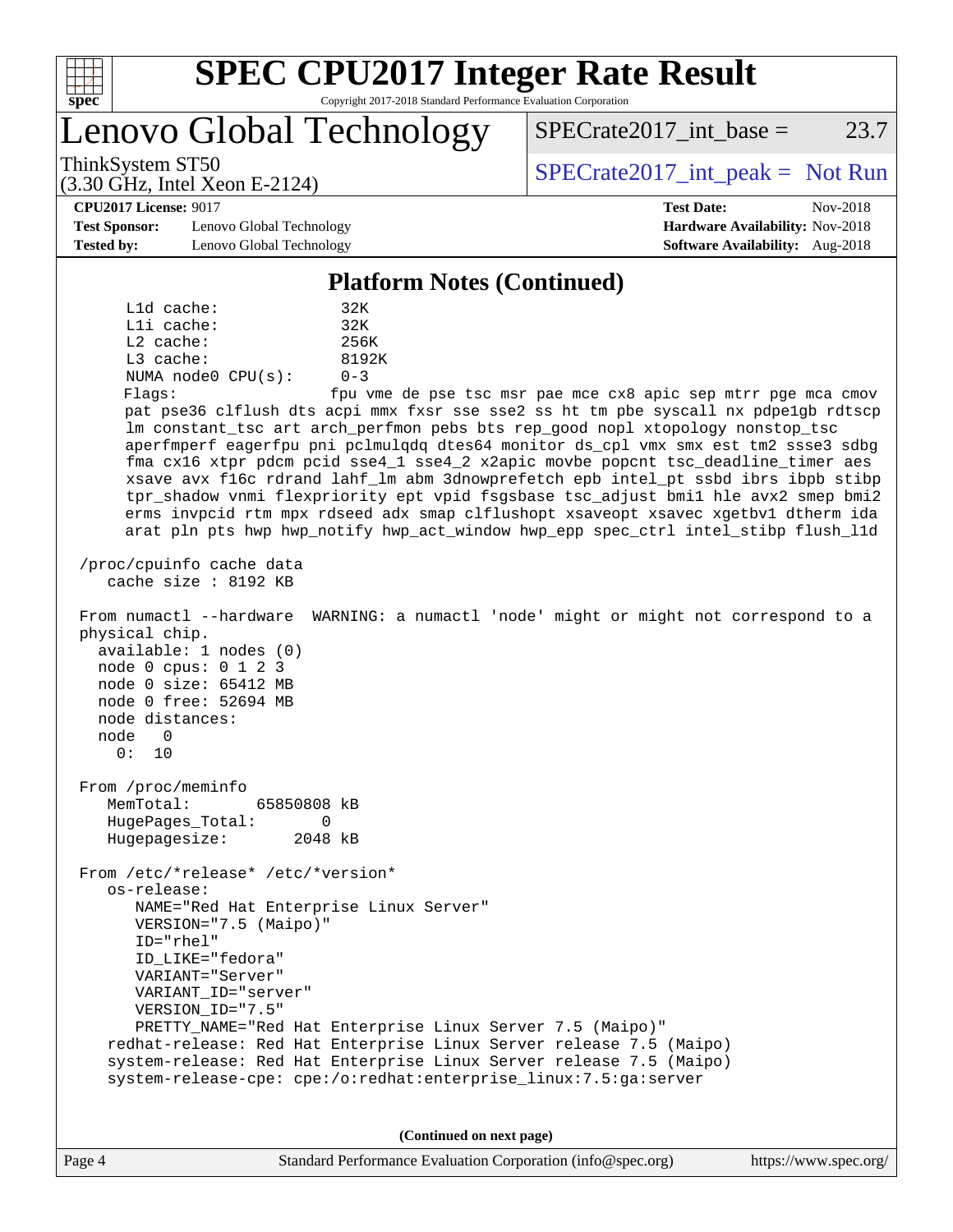

# **[SPEC CPU2017 Integer Rate Result](http://www.spec.org/auto/cpu2017/Docs/result-fields.html#SPECCPU2017IntegerRateResult)**

Copyright 2017-2018 Standard Performance Evaluation Corporation

## Lenovo Global Technology

ThinkSystem ST50  $SPECrate2017$ \_int\_peak = Not Run

(3.30 GHz, Intel Xeon E-2124)

 $SPECTate2017\_int\_base = 23.7$ 

**[Test Sponsor:](http://www.spec.org/auto/cpu2017/Docs/result-fields.html#TestSponsor)** Lenovo Global Technology **[Hardware Availability:](http://www.spec.org/auto/cpu2017/Docs/result-fields.html#HardwareAvailability)** Nov-2018 **[Tested by:](http://www.spec.org/auto/cpu2017/Docs/result-fields.html#Testedby)** Lenovo Global Technology **[Software Availability:](http://www.spec.org/auto/cpu2017/Docs/result-fields.html#SoftwareAvailability)** Aug-2018

**[CPU2017 License:](http://www.spec.org/auto/cpu2017/Docs/result-fields.html#CPU2017License)** 9017 **[Test Date:](http://www.spec.org/auto/cpu2017/Docs/result-fields.html#TestDate)** Nov-2018

### **[Platform Notes \(Continued\)](http://www.spec.org/auto/cpu2017/Docs/result-fields.html#PlatformNotes)**

uname -a:

 Linux st50 3.10.0-862.11.6.el7.x86\_64 #1 SMP Fri Aug 10 16:55:11 UTC 2018 x86\_64 x86\_64 x86\_64 GNU/Linux

Kernel self-reported vulnerability status:

 CVE-2017-5754 (Meltdown): Mitigation: PTI CVE-2017-5753 (Spectre variant 1): Mitigation: Load fences, \_\_user pointer sanitization CVE-2017-5715 (Spectre variant 2): Mitigation: IBRS (kernel)

run-level 3 Nov 22 11:07

 SPEC is set to: /home/cpu2017-1.0.5-ic18.0u2 Filesystem Type Size Used Avail Use% Mounted on /dev/sda2 xfs 381G 15G 367G 4% /home

 Additional information from dmidecode follows. WARNING: Use caution when you interpret this section. The 'dmidecode' program reads system data which is "intended to allow hardware to be accurately determined", but the intent may not be met, as there are frequent changes to hardware, firmware, and the "DMTF SMBIOS" standard. BIOS LENOVO ITE101U 09/12/2018

Memory:

4x SK Hynix HMA82GU7CJR8N-VK 16 GB 2 rank 2667

(End of data from sysinfo program)

#### **[Compiler Version Notes](http://www.spec.org/auto/cpu2017/Docs/result-fields.html#CompilerVersionNotes)**

| CC.                      | 500.perlbench_r(base) 502.gcc_r(base) 505.mcf_r(base) 525.x264_r(base)<br>$557.xx$ $r(base)$                                             |  |  |  |  |
|--------------------------|------------------------------------------------------------------------------------------------------------------------------------------|--|--|--|--|
|                          | $\text{icc}$ (ICC) 18.0.2 20180210<br>Copyright (C) 1985-2018 Intel Corporation. All rights reserved.                                    |  |  |  |  |
|                          | ----------------------------------<br>CXXC 520.omnetpp $r(base)$ 523.xalancbmk $r(base)$ 531.deepsjeng $r(base)$<br>$541.$ leela r(base) |  |  |  |  |
|                          | icpc (ICC) 18.0.2 20180210<br>Copyright (C) 1985-2018 Intel Corporation. All rights reserved.                                            |  |  |  |  |
| FC                       | 548.exchange2 r(base)                                                                                                                    |  |  |  |  |
| (Continued on next page) |                                                                                                                                          |  |  |  |  |
| Page 5                   | Standard Performance Evaluation Corporation (info@spec.org)<br>https://www.spec.org/                                                     |  |  |  |  |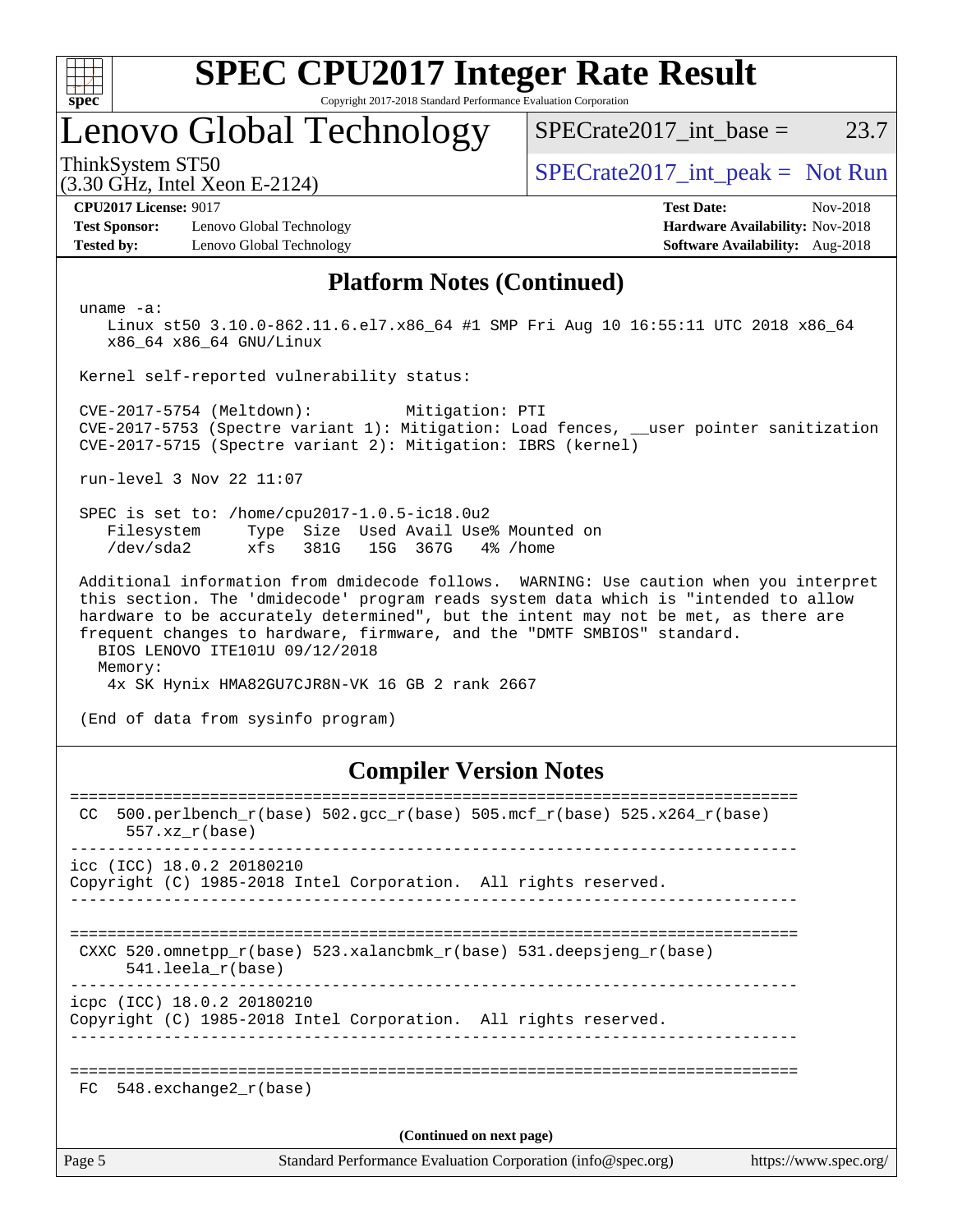

## Lenovo Global Technology

 $SPECTate2017\_int\_base = 23.7$ 

(3.30 GHz, Intel Xeon E-2124)

ThinkSystem ST50  $SPECrate2017$ \_int\_peak = Not Run

**[Test Sponsor:](http://www.spec.org/auto/cpu2017/Docs/result-fields.html#TestSponsor)** Lenovo Global Technology **[Hardware Availability:](http://www.spec.org/auto/cpu2017/Docs/result-fields.html#HardwareAvailability)** Nov-2018 **[Tested by:](http://www.spec.org/auto/cpu2017/Docs/result-fields.html#Testedby)** Lenovo Global Technology **[Software Availability:](http://www.spec.org/auto/cpu2017/Docs/result-fields.html#SoftwareAvailability)** Aug-2018

**[CPU2017 License:](http://www.spec.org/auto/cpu2017/Docs/result-fields.html#CPU2017License)** 9017 **[Test Date:](http://www.spec.org/auto/cpu2017/Docs/result-fields.html#TestDate)** Nov-2018

### **[Compiler Version Notes \(Continued\)](http://www.spec.org/auto/cpu2017/Docs/result-fields.html#CompilerVersionNotes)**

------------------------------------------------------------------------------

ifort (IFORT) 18.0.2 20180210

Copyright (C) 1985-2018 Intel Corporation. All rights reserved.

------------------------------------------------------------------------------

## **[Base Compiler Invocation](http://www.spec.org/auto/cpu2017/Docs/result-fields.html#BaseCompilerInvocation)**

#### [C benchmarks](http://www.spec.org/auto/cpu2017/Docs/result-fields.html#Cbenchmarks): [icc -m64 -std=c11](http://www.spec.org/cpu2017/results/res2018q4/cpu2017-20181126-09910.flags.html#user_CCbase_intel_icc_64bit_c11_33ee0cdaae7deeeab2a9725423ba97205ce30f63b9926c2519791662299b76a0318f32ddfffdc46587804de3178b4f9328c46fa7c2b0cd779d7a61945c91cd35)

[C++ benchmarks:](http://www.spec.org/auto/cpu2017/Docs/result-fields.html#CXXbenchmarks) [icpc -m64](http://www.spec.org/cpu2017/results/res2018q4/cpu2017-20181126-09910.flags.html#user_CXXbase_intel_icpc_64bit_4ecb2543ae3f1412ef961e0650ca070fec7b7afdcd6ed48761b84423119d1bf6bdf5cad15b44d48e7256388bc77273b966e5eb805aefd121eb22e9299b2ec9d9)

[Fortran benchmarks](http://www.spec.org/auto/cpu2017/Docs/result-fields.html#Fortranbenchmarks): [ifort -m64](http://www.spec.org/cpu2017/results/res2018q4/cpu2017-20181126-09910.flags.html#user_FCbase_intel_ifort_64bit_24f2bb282fbaeffd6157abe4f878425411749daecae9a33200eee2bee2fe76f3b89351d69a8130dd5949958ce389cf37ff59a95e7a40d588e8d3a57e0c3fd751)

## **[Base Portability Flags](http://www.spec.org/auto/cpu2017/Docs/result-fields.html#BasePortabilityFlags)**

 500.perlbench\_r: [-DSPEC\\_LP64](http://www.spec.org/cpu2017/results/res2018q4/cpu2017-20181126-09910.flags.html#b500.perlbench_r_basePORTABILITY_DSPEC_LP64) [-DSPEC\\_LINUX\\_X64](http://www.spec.org/cpu2017/results/res2018q4/cpu2017-20181126-09910.flags.html#b500.perlbench_r_baseCPORTABILITY_DSPEC_LINUX_X64) 502.gcc\_r: [-DSPEC\\_LP64](http://www.spec.org/cpu2017/results/res2018q4/cpu2017-20181126-09910.flags.html#suite_basePORTABILITY502_gcc_r_DSPEC_LP64) 505.mcf\_r: [-DSPEC\\_LP64](http://www.spec.org/cpu2017/results/res2018q4/cpu2017-20181126-09910.flags.html#suite_basePORTABILITY505_mcf_r_DSPEC_LP64) 520.omnetpp\_r: [-DSPEC\\_LP64](http://www.spec.org/cpu2017/results/res2018q4/cpu2017-20181126-09910.flags.html#suite_basePORTABILITY520_omnetpp_r_DSPEC_LP64) 523.xalancbmk\_r: [-DSPEC\\_LP64](http://www.spec.org/cpu2017/results/res2018q4/cpu2017-20181126-09910.flags.html#suite_basePORTABILITY523_xalancbmk_r_DSPEC_LP64) [-DSPEC\\_LINUX](http://www.spec.org/cpu2017/results/res2018q4/cpu2017-20181126-09910.flags.html#b523.xalancbmk_r_baseCXXPORTABILITY_DSPEC_LINUX) 525.x264\_r: [-DSPEC\\_LP64](http://www.spec.org/cpu2017/results/res2018q4/cpu2017-20181126-09910.flags.html#suite_basePORTABILITY525_x264_r_DSPEC_LP64) 531.deepsjeng\_r: [-DSPEC\\_LP64](http://www.spec.org/cpu2017/results/res2018q4/cpu2017-20181126-09910.flags.html#suite_basePORTABILITY531_deepsjeng_r_DSPEC_LP64) 541.leela\_r: [-DSPEC\\_LP64](http://www.spec.org/cpu2017/results/res2018q4/cpu2017-20181126-09910.flags.html#suite_basePORTABILITY541_leela_r_DSPEC_LP64) 548.exchange2\_r: [-DSPEC\\_LP64](http://www.spec.org/cpu2017/results/res2018q4/cpu2017-20181126-09910.flags.html#suite_basePORTABILITY548_exchange2_r_DSPEC_LP64) 557.xz\_r: [-DSPEC\\_LP64](http://www.spec.org/cpu2017/results/res2018q4/cpu2017-20181126-09910.flags.html#suite_basePORTABILITY557_xz_r_DSPEC_LP64)

## **[Base Optimization Flags](http://www.spec.org/auto/cpu2017/Docs/result-fields.html#BaseOptimizationFlags)**

#### [C benchmarks](http://www.spec.org/auto/cpu2017/Docs/result-fields.html#Cbenchmarks):

[-Wl,-z,muldefs](http://www.spec.org/cpu2017/results/res2018q4/cpu2017-20181126-09910.flags.html#user_CCbase_link_force_multiple1_b4cbdb97b34bdee9ceefcfe54f4c8ea74255f0b02a4b23e853cdb0e18eb4525ac79b5a88067c842dd0ee6996c24547a27a4b99331201badda8798ef8a743f577) [-xCORE-AVX2](http://www.spec.org/cpu2017/results/res2018q4/cpu2017-20181126-09910.flags.html#user_CCbase_f-xCORE-AVX2) [-ipo](http://www.spec.org/cpu2017/results/res2018q4/cpu2017-20181126-09910.flags.html#user_CCbase_f-ipo) [-O3](http://www.spec.org/cpu2017/results/res2018q4/cpu2017-20181126-09910.flags.html#user_CCbase_f-O3) [-no-prec-div](http://www.spec.org/cpu2017/results/res2018q4/cpu2017-20181126-09910.flags.html#user_CCbase_f-no-prec-div) [-qopt-mem-layout-trans=3](http://www.spec.org/cpu2017/results/res2018q4/cpu2017-20181126-09910.flags.html#user_CCbase_f-qopt-mem-layout-trans_de80db37974c74b1f0e20d883f0b675c88c3b01e9d123adea9b28688d64333345fb62bc4a798493513fdb68f60282f9a726aa07f478b2f7113531aecce732043) [-L/usr/local/je5.0.1-64/lib](http://www.spec.org/cpu2017/results/res2018q4/cpu2017-20181126-09910.flags.html#user_CCbase_jemalloc_link_path64_4b10a636b7bce113509b17f3bd0d6226c5fb2346b9178c2d0232c14f04ab830f976640479e5c33dc2bcbbdad86ecfb6634cbbd4418746f06f368b512fced5394) [-ljemalloc](http://www.spec.org/cpu2017/results/res2018q4/cpu2017-20181126-09910.flags.html#user_CCbase_jemalloc_link_lib_d1249b907c500fa1c0672f44f562e3d0f79738ae9e3c4a9c376d49f265a04b9c99b167ecedbf6711b3085be911c67ff61f150a17b3472be731631ba4d0471706)

[C++ benchmarks:](http://www.spec.org/auto/cpu2017/Docs/result-fields.html#CXXbenchmarks) [-Wl,-z,muldefs](http://www.spec.org/cpu2017/results/res2018q4/cpu2017-20181126-09910.flags.html#user_CXXbase_link_force_multiple1_b4cbdb97b34bdee9ceefcfe54f4c8ea74255f0b02a4b23e853cdb0e18eb4525ac79b5a88067c842dd0ee6996c24547a27a4b99331201badda8798ef8a743f577) [-xCORE-AVX2](http://www.spec.org/cpu2017/results/res2018q4/cpu2017-20181126-09910.flags.html#user_CXXbase_f-xCORE-AVX2) [-ipo](http://www.spec.org/cpu2017/results/res2018q4/cpu2017-20181126-09910.flags.html#user_CXXbase_f-ipo) [-O3](http://www.spec.org/cpu2017/results/res2018q4/cpu2017-20181126-09910.flags.html#user_CXXbase_f-O3) [-no-prec-div](http://www.spec.org/cpu2017/results/res2018q4/cpu2017-20181126-09910.flags.html#user_CXXbase_f-no-prec-div) [-qopt-mem-layout-trans=3](http://www.spec.org/cpu2017/results/res2018q4/cpu2017-20181126-09910.flags.html#user_CXXbase_f-qopt-mem-layout-trans_de80db37974c74b1f0e20d883f0b675c88c3b01e9d123adea9b28688d64333345fb62bc4a798493513fdb68f60282f9a726aa07f478b2f7113531aecce732043) [-L/usr/local/je5.0.1-64/lib](http://www.spec.org/cpu2017/results/res2018q4/cpu2017-20181126-09910.flags.html#user_CXXbase_jemalloc_link_path64_4b10a636b7bce113509b17f3bd0d6226c5fb2346b9178c2d0232c14f04ab830f976640479e5c33dc2bcbbdad86ecfb6634cbbd4418746f06f368b512fced5394) [-ljemalloc](http://www.spec.org/cpu2017/results/res2018q4/cpu2017-20181126-09910.flags.html#user_CXXbase_jemalloc_link_lib_d1249b907c500fa1c0672f44f562e3d0f79738ae9e3c4a9c376d49f265a04b9c99b167ecedbf6711b3085be911c67ff61f150a17b3472be731631ba4d0471706)

[Fortran benchmarks](http://www.spec.org/auto/cpu2017/Docs/result-fields.html#Fortranbenchmarks):

[-Wl,-z,muldefs](http://www.spec.org/cpu2017/results/res2018q4/cpu2017-20181126-09910.flags.html#user_FCbase_link_force_multiple1_b4cbdb97b34bdee9ceefcfe54f4c8ea74255f0b02a4b23e853cdb0e18eb4525ac79b5a88067c842dd0ee6996c24547a27a4b99331201badda8798ef8a743f577) [-xCORE-AVX2](http://www.spec.org/cpu2017/results/res2018q4/cpu2017-20181126-09910.flags.html#user_FCbase_f-xCORE-AVX2) [-ipo](http://www.spec.org/cpu2017/results/res2018q4/cpu2017-20181126-09910.flags.html#user_FCbase_f-ipo) [-O3](http://www.spec.org/cpu2017/results/res2018q4/cpu2017-20181126-09910.flags.html#user_FCbase_f-O3) [-no-prec-div](http://www.spec.org/cpu2017/results/res2018q4/cpu2017-20181126-09910.flags.html#user_FCbase_f-no-prec-div)

**(Continued on next page)**

| Page 6 | Standard Performance Evaluation Corporation (info@spec.org) | https://www.spec.org/ |
|--------|-------------------------------------------------------------|-----------------------|
|--------|-------------------------------------------------------------|-----------------------|